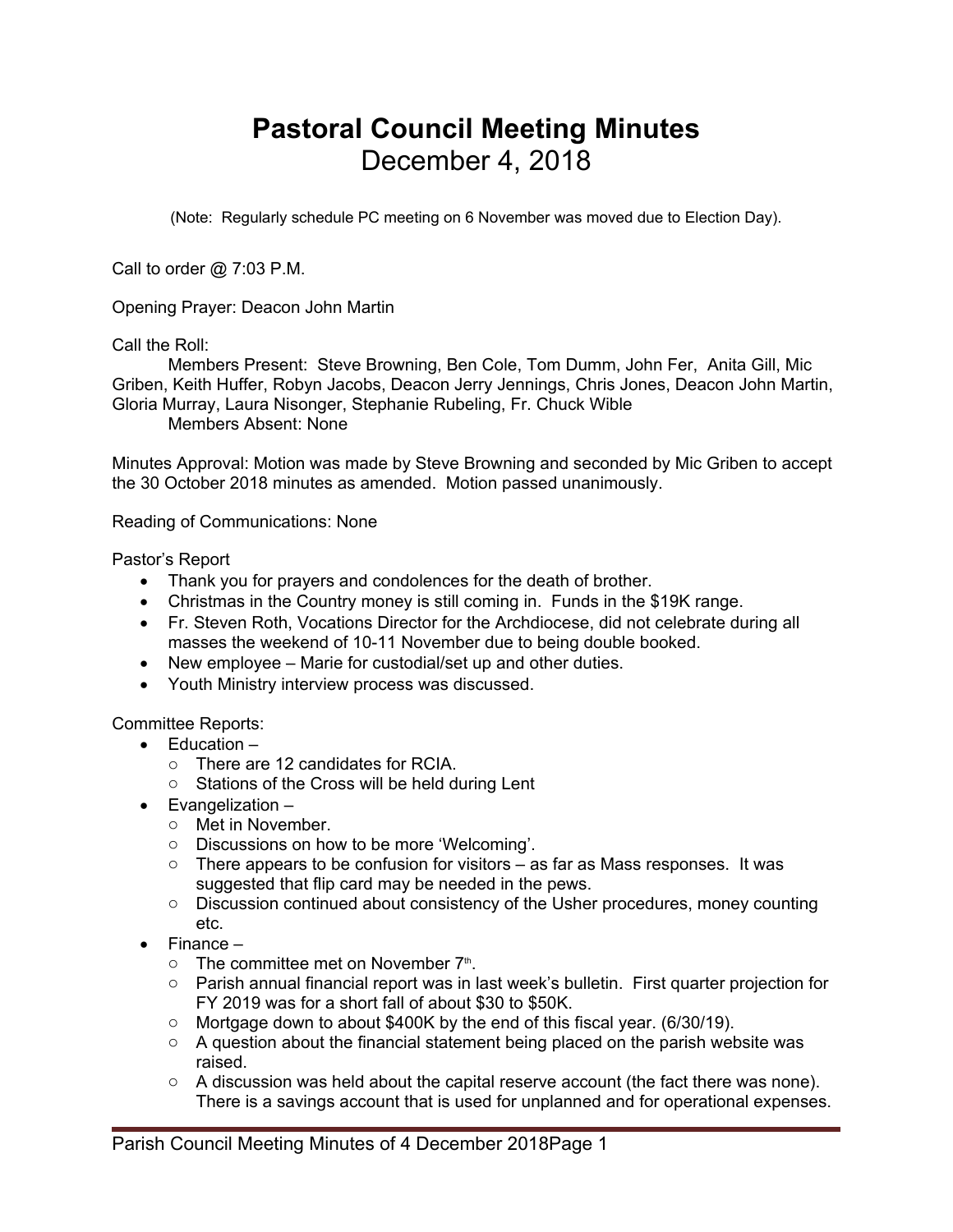- $\circ$  The annual reserve requirement is (planned for) about \$45K a year.
- o A proposed kitchen renovation was discussed.
- $\bullet$  Liturgy
	- o The committee met on November 12th
	- o Preparing for Advent and Christmas season.
	- $\circ$  Masses will be the same as past years at 4 PM, 7 PM, Midnight on the 24<sup>th,</sup> and 9 AM Christmas morning.
	- $\circ$  Immaculate Conception Mass times December 7  $\oslash$  7 PM and December 8  $\oslash$  8 AM
	- $\circ$  Lessons in Carols is on December 16<sup>th</sup> at 4 PM
	- o Live Nativity is on December 16th at 6 PM
- Maintenance
	- $\circ$  No Report/No committee. A discussion on how the maintenance committee operated their responsibilities and their correlation with the Planning Committee. It was stated, that the Maintenance Committee is seen as an umbrella organization that brings together resources, prioritizes maintenance items, and backs and supports the decision making process.
- Planning -
	- $\circ$  Laura Nisonger asked to be on the committee as a parishioner; not as a PC member.
	- o The next meeting will be in January, no date has been decided.
- Social Concerns
	- o Nothing to report.
- Vocations
	- o Nothing to report.
- $\bullet$  Hospitality
	- o Nothing to report.

Old Business:

- Safety Committee  $-$ 
	- $\circ$  Discussion was held for potential candidates to be chair of this committee and define the committee charter.
	- $\circ$  Laura Nisonger made a motion to establish a Safety Committee that reports back to the PC. Chris Jones seconded. Motion passed unanimously.
	- $\circ$  PC members were instructed to reach out to people who may be interested in this committee.
	- o Lists of names were suggested for Keith Huffer to contact.
	- o PC will vote on a Committee charter in January.
- Ladies Club
	- o Response to Parish Center Kitchen Improvements Presentation
	- o Keith Huffer will respond to Ladies Club with the status of their request and explaining the procedures.

New Business:

- Pastoral Council Visibility
	- o A suggestion was made to publish the Pastoral Council minutes on the parish website. Steve Browning makes a motion to publish the Pastoral Council minutes on the Parish Website and publish the PC member's names in the bulletin. Anita Gill seconded. Motion passed unanimously.